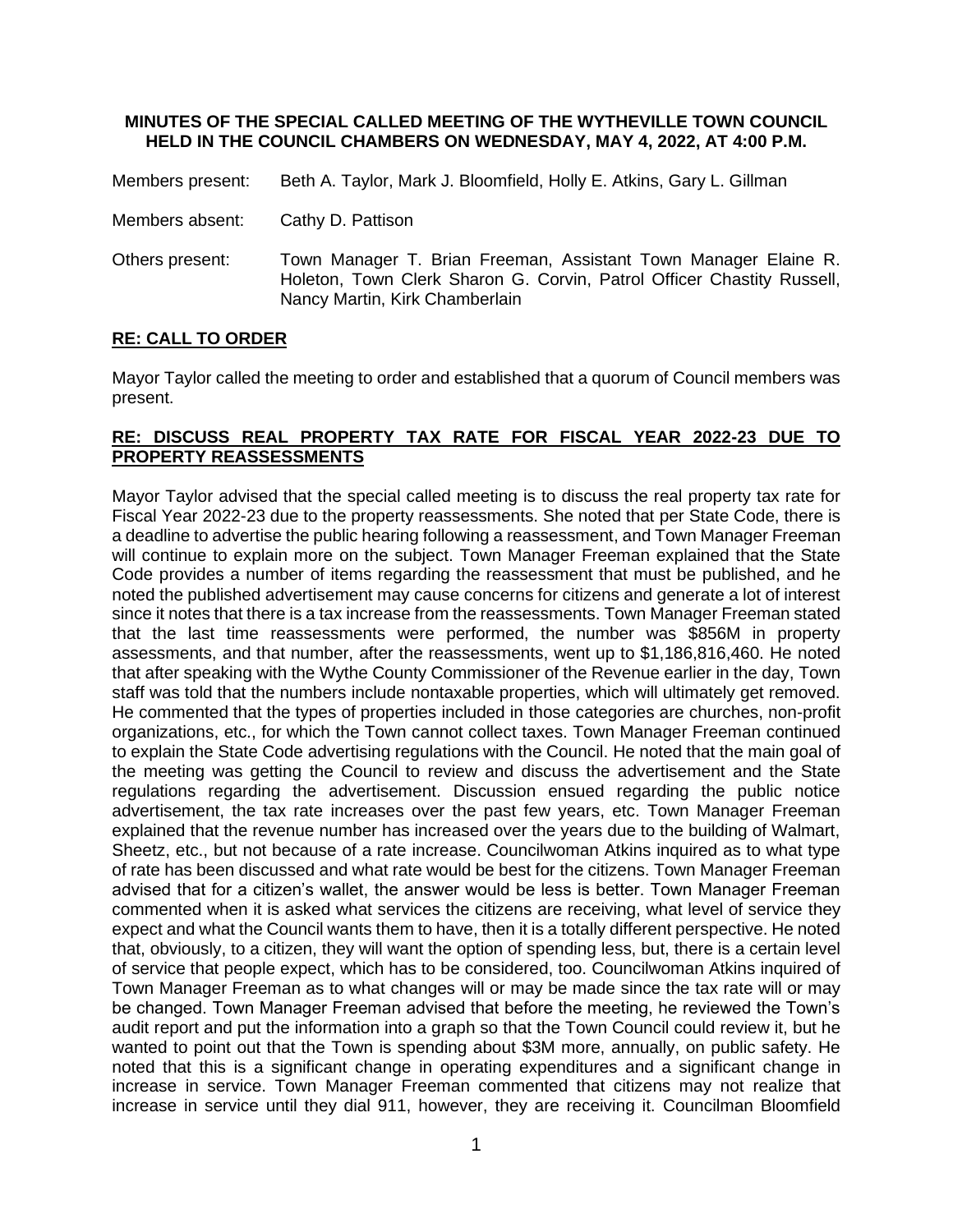remarked that he could not remember what increased the numbers so much because of the public safety department. Town Manager Freeman advised that the Council will not see this listed in the budget as "Hazardous Duty Supplement Pay" listed under the Fire and Rescue and Police Departments' budgets, even though their employees are the only Town employees who receive this, because it is a retirement calculation spread across all the Town departments' budgets. Town Manager Freeman commented that he wanted the Council to see this because it is a part of every single Town employee's Virginia Retirement System (VRS) that gets paid in each departmental budget. Councilman Bloomfield inquired as to when this happened. Town Manager Freeman stated that this happened when the Town Council decided to go with a full-time paid Fire and Rescue Department. Discussion continued regarding the significant effect the Hazardous Duty Supplement Pay has had on the Town's budget and will continue to have permanently. It was also noted that this supplement is paid on the Town's total payroll even though only approximately 50-60 employees are eligible to receive it. Town Manager Freeman reiterated that this is why the Council and citizens will continue to see this in every department's budget and not just the Fire and Rescue and Police Departments' budget. Discussion continued regarding the Hazardous Duty Supplement Pay and who is eligible to receive it. Town Manager Freeman stated if the Council is going to allow the real property tax revenues to increase by more than \$16,000, then the advertisement must go to the local newspaper tomorrow. He noted that if it is a remote possibility for a tax increase due to reassessments, then the advertisement must go out immediately, and the real property tax rate has to be published as up to \$.195 per \$100 of assessed value. Town Manager Freeman explained that if it is not published as required, the Town Council cannot do anything until the budget is passed, and then the Council would have to go through the same process again. Discussion continued regarding the mandated verbiage that must be used for the public hearing advertisement. Discussion continued regarding the Fiscal Year 2022-23 Budget, and Town Manager Freeman advised that the Town will still need to use reserves to balance the budget for Fiscal Year 2022-23. Town Treasurer Stephens stated that the Council has done its job by scheduling the public hearing, noting that the budget is a work in progress and that things may change from now until June 13, 2022. Councilman Bloomfield advised that he has been told that only a 14-day public hearing notice is required if the State budget has not been adopted prior to April 30, and Town staff may desire to research this. Town Manager Freeman noted that the State Code advises that a 14-day notice may be provided if the State budget has not been passed by April 30. He inquired of the Council if they are in agreement to using the 14 day advertisement notice. It was the consensus of the Council for Town Staff to seek legal counsel regarding the State Code requirements. Mayor Taylor inquired if there is a motion to set the public hearing for June 13, 2022. A motion was made by Councilman Gillman and seconded by Councilman Bloomfield to set a public hearing for the Town Council meeting on Monday, June 13, 2022, at 6:00 p.m. due to the reassessments causing a tax increase. Discussion was held on the verbiage for the public hearing notice and the Council discussed including that this public hearing is required by State law because the real estate assessments result in an effective tax rate. Work on the Fiscal Year 2022 Budget is an ongoing process, and the Town Council has the authority to change the budgetary figures. The Town Council is respectful of the concerns of the Town of Wytheville citizens regarding a real property tax increase. The Town Council will carefully review the Fiscal Year 2022-23 Budget to determine if lowering the budget or the real property tax rate is feasible. The real property tax rate will not exceed the current rate of \$.195. Town Manager Freeman commented that Town staff will work on this verbiage. Mayor Taylor inquired if there was any discussion on the motion to set the public hearing. There being none, the motion was approved with the following voting in favor and there being no opposition: For: Beth A. Taylor, Mark J. Bloomfield, Holly E. Atkins, Gary L. Gillman. Against: None.

## **RE: ADJOURNMENT**